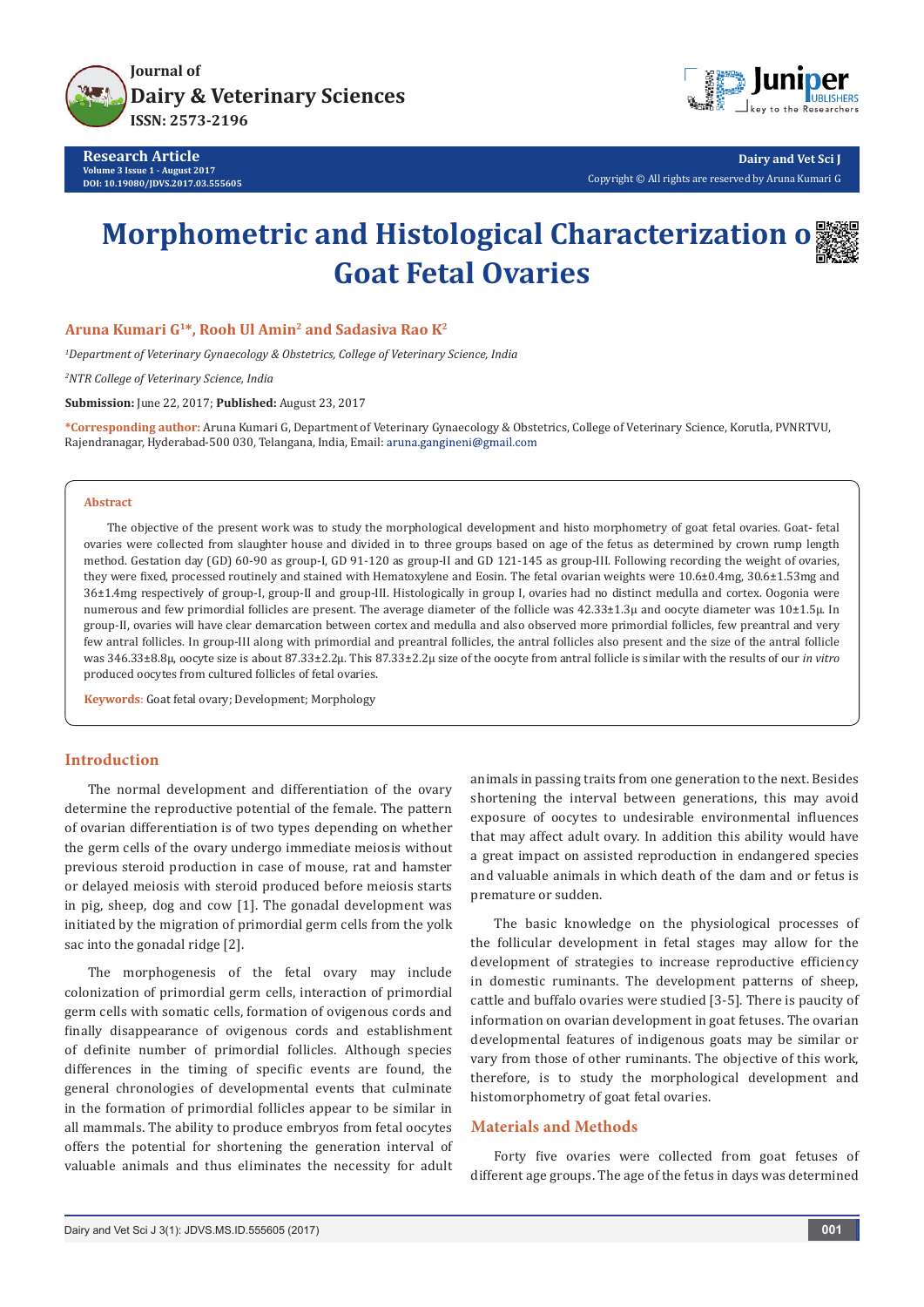by crown-rump length [6] by using foetal age prediction equation  $X=2.1(Y+17)$  [7], where X is developmental age in days and Y is the crown rump length in centimeters. The ovaries were divided in to three different groups using specific age intervals as GD 60- 90, 91-120, 121-145.

Fetuses were recovered at days 60 to 145 of gestation. Ovaries were fixed in Bouins solution and embedded in paraffin (n=45 ovaries) each from a separate fetus and a minimum of fifteen per age group and serially sectioned at a thickness of 5µm for histological evaluation, stained with haematoxylin and eosin [8]. The sections were studied under light microscope. Histologically, the follicles were classified according to the system of [9,10] in to the following: oogonia-germ cells devoid of granulosa cells with an intact nuclear membrane, primordial follicle: with one layer of flattened granulosa cells surrounding the oocyte, preantral follicles with more than two layers of cuboidal granulose cells antral follicles are those having more than five layers of cuboidal granulosa cells with antram formation. The diameters of the ovarian follicles and oocytes were measured using stage and ocular microscope. The data were tested statistically by Analysis of variance and Duncans multiple range Test using SPSS windows version 16.00.

## **Results and Discussion**

# **Weight of the ovary**

In each group fifteen ovaries were studied. The ovaries were identified caudal to the kidneys in the fetuses. By GD 126-145 each of the ovaries was more caudo-laterally placed near the tip of the adjoining uterine horn. The two ovaries were resembled pin head, oval in shape with smooth surface and uniformly cream in color. The mean ovarian weights increased significantly (p<0.01) with the age of the fetuses.

In the GD 60-90 ovaries, the weight of the ovary was 10.6±.04a mg, where as in case of GD 91-120 the ovary was weighing about 30.6±1.5b mg and in GD 121-145 the weight of the ovary was 39.3±1.4c mg. The weights of the ovaries in group-I, II and group-III were significantly different from each other. With increase in age of the fetus the ovarian weight was also increased (Table 1).

| Table 1: Shows increasing weight of the ovary with fetal age, follicular diameter and oocyte diameters in different age groups. |  |  |  |  |  |
|---------------------------------------------------------------------------------------------------------------------------------|--|--|--|--|--|
|---------------------------------------------------------------------------------------------------------------------------------|--|--|--|--|--|

|      |                            |                                | Primordi I follicle          |                             | <b>Preantral follicle</b>    |                             | <b>Antral follicle</b>          |                                 |
|------|----------------------------|--------------------------------|------------------------------|-----------------------------|------------------------------|-----------------------------|---------------------------------|---------------------------------|
| S.no | Age of the<br><b>Fetus</b> | Weight of<br>the Ovary<br>(mg) | Antral<br>follicle           | Oocyte size<br>$(\mu)$      | Follicle size,<br>$(\mu)$    | Oocyte size<br>$(\mu)$      | <b>Follicle size</b><br>$(\mu)$ | <b>Follicle size</b><br>$(\mu)$ |
|      | $60 - 90$ <sup>d</sup>     | $10.6 \pm 0.04$ <sup>a</sup>   | $42.3 \pm 1.3^a$             | $10 \pm 1.5^{\text{a}}$     |                              |                             | $\overline{\phantom{a}}$        |                                 |
| 2    | $91 - 120$ <sup>d</sup>    | $30.6 \pm 1.5^{\rm b}$         | $52.3 \pm 3.2^{\rm b}$       | $18.6 \pm 1.6^{\rm b}$      | $107.0 \pm 4.1$ <sup>a</sup> | $42 \pm 2.5^{\circ}$        | $153.6 \pm 3.8^{\circ}$         | $49.6 \pm .9^{\circ}$           |
| 3    | $121 - 145$ <sup>d</sup>   | $39.3 \pm 1.4$ <sup>c</sup>    | $84.66 \pm 3.2$ <sup>c</sup> | $31.3 \pm 1.7$ <sup>c</sup> | $175.3 \pm 5.2^{\rm b}$      | $50.3 \pm 2.0$ <sup>a</sup> | $346.3 \pm 8.8$ <sup>b</sup>    | $87.3 \pm 2.2^b$                |

## **Histological features**



**Figure1:** Shows Cross section of fetal ovary at 60 days of pregnancy.





**Figure 3:** Cross section of fetal ovary showing Numarous oogonia.



**How to cite this article:** Aruna K G, Rooh Ul Amin, Sadasiva Rao K .Morphometric and Histological Characterization of Goat Fetal Ovaries. Dairy and Vet Sci J. 2017; 3(1): 555605. DOI: [10.19080/JDVS.2017.03.555605](http://dx.doi.org/10.19080/JDVS.2017.03.555605) **<sup>002</sup>**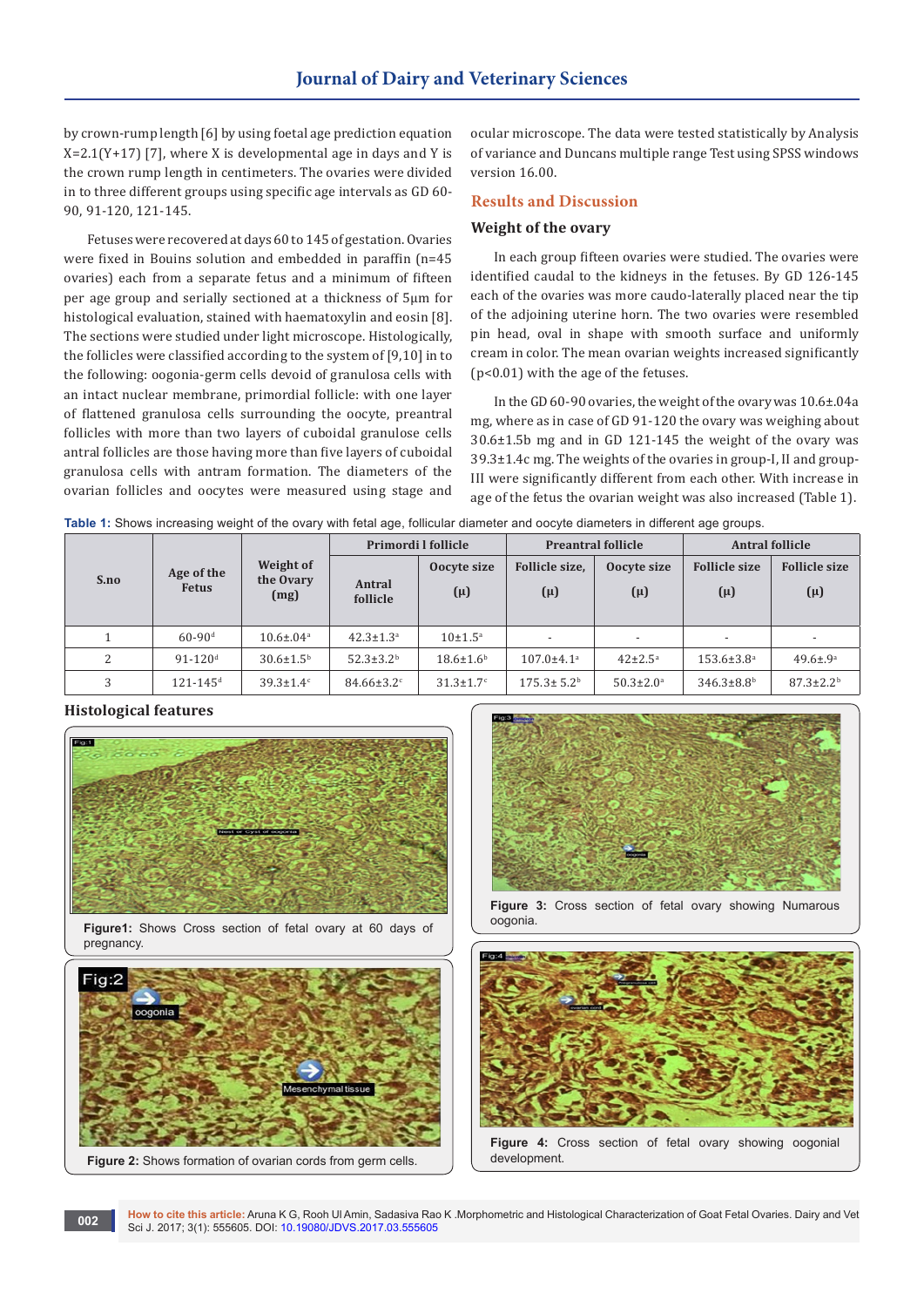

The development of the goat fetal ovary was studied from GD 60 to term GD 145. Histologically, in group-I, the ovary had no distinct cortex and medulla (Figure 1). The germ cells form ovarian cords (Figure 2) and the cords consisting of somatic or pregranulosa cells and germ cells or oogonia are of irregular shape and are separated from the surrounding loose mesenchymal tissue by the basal lamina (Figure 2). Oogonia were numerous among other stromal cells toward the periphery of the ovary (Figure 3 & 4). The cortex richly populated with germ cell cords and the medulla consists mainly of somatic cells. The cortex shows well developed radially oriented oogonia (Figure 5) consists of germ cells (oogonia) and somatic cells which are separated from each other by septa consisting of mesenchymal connective tissue and blood vessels (Figure 6) at this stage the germ cells attain their maximum number evidenced by the full development of oogonia. The oogonia towards the periphery of the developing goat ovary (Figure 7). By the end of the delayed period the ovarian cords start to break up in the central regions of the ovary. This process is related to the start of meiosis. Meiosis in developing goat ovary is initiated at 91-120 days of gestation. At this period ovary can be distinguished in to cortex and medulla (Figure 8). Our results are in accordance with Erickson [11]. The intermediate regions separating the cortex from the medulla are relatively richer with blood vessels (Figure 9). This specific distribution of blood vascularity must be of significance in causing differential organization of developing ovary. At this stage of gestation the inner part of ovarian cortex is dominated by primordial follicles. This indicates that in goat the primordial follicles are first formed in the inner portions of ovarian cortex at 90-120 days of gestation. There are also some growing (preantral) follicles and a few Graafian or antral follicles (Figure 10) up to  $107\pm4.1\mu$  and  $153.6\pm3.8\mu$ in diameter respectively. At gestation day 12-45, the diameter of growing or preantal follicle and graafian or antral follicle increases up to 175.3±5.2µ and 346.33±8.8µ in diameter. This suggest that initiation of follicle growth in the goat fetal ovary is initiated earlier during the fetal life of goat and also suggesting the possibility of an earlier development and differentiation or hypothalamic pituitary gonadal interrelationship or of an early ovarian responsiveness to gonadotropins in goat fetus. The presence of growing follicles during fetal life of goat in the present study suggests that gonadotropins begin to be secreted

by the fetus pituitary as also suggested for buffalo [1]. The result of this study provides data on the morphological development of ovaries in goats. Oogonia were numerous among other stromal cells toward the periphery of the ovaries at GD60-90. Absence of granulosa cells around them indicates their primitive stage in these fetuses. The presence of many primordial follicles and few preantral an graafian follicles at GD 91 to 120 in the cortex and presence of more antral follicles at 121 to GD 145 suggests that folliculogenesis starts with in this period in the goats. This observation is supported by the reports of [5,10,11] in sheep .The observation of graafian follicles with evidence of antrum formation at GD91 to 121 and 121-145 GD ovaries suggest that the ovarian follicles undergo structural development with increase in the age of the fetuses. Similar observation like presence of vesicular follicles in cattle fetal ovaries aged 250 days post coitum were investigated on developing cattle ovaries [12]. Ovarian development forms a gradual process which is accompanied by the extensive development of somatic cells and blood capillaries at the dorsal margin of the gonad.



**Figure 6:** cross section of fetal ovary showing formation of oogonia at the periphery of the ovary.



**Figure 7:** Cross section of fetal ovary showing the septum separating the mesenchymal cells and blood vessels

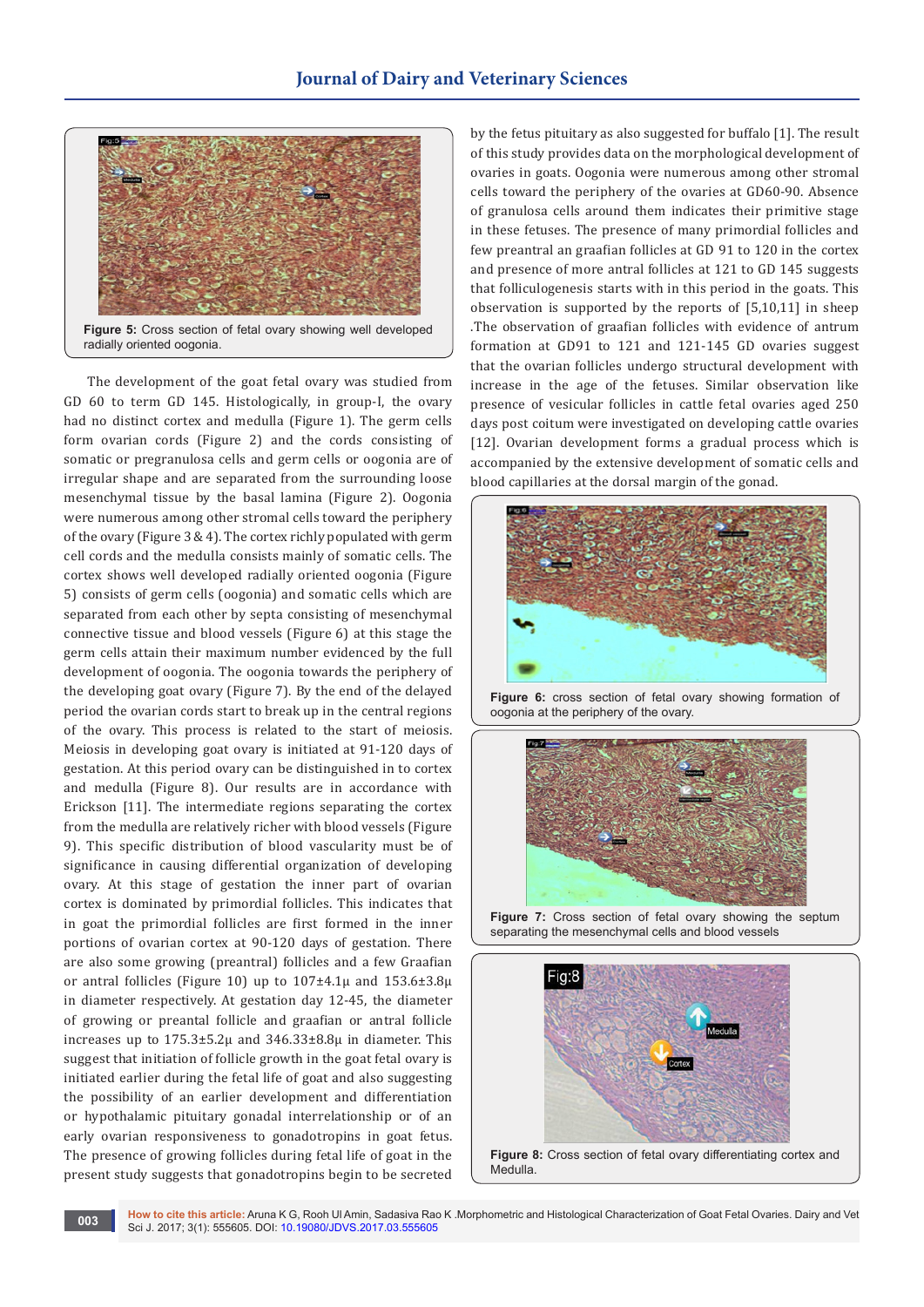

**Figure 9:** Cross section of fetal ovary showing preantral and antral follicles.



From the present study it was concluded that the GD60-90 ovaries comprised many oogonia and no distinct cortex and medulla. By 91-120 they comprised distinct cortex medulla and more primordial, few preantral and antral follicles. By GD121-145 the diameter of preantral, antral follicles and oocyte diameters also increases with fetal age. There is a linear regression between ovarian weight and fetal age in goat. This result provides baseline information on ovarian development in goats. This study appears to be the first report on development of goat ovary [13,14].

### **Acknowledgment**

Department of Biotechnology (DBT), Government of India supported this work through a research grant to Dr. G. Aruna Kumari, Assistant Professor, ARGO, CVSc, R'Nagar, Hyderabad.

### **References**

1. [Guraya SS \(1997\) Ovarian biology in Buffaloes and Cattle. In: Heywood](http://14.139.58.78/cgi-bin/koha/opac-detail.pl?biblionumber=13728&shelfbrowse_itemnumber=21672)  [R, Swayer, Perter S, Derek A, Heath, et al. \(Eds.\) Formation of Ovarian](http://14.139.58.78/cgi-bin/koha/opac-detail.pl?biblionumber=13728&shelfbrowse_itemnumber=21672) 

[Follicles during Fetal Development in Sheep. \(2002\) ICAR Publications](http://14.139.58.78/cgi-bin/koha/opac-detail.pl?biblionumber=13728&shelfbrowse_itemnumber=21672)  [Biology of Reproduction, India, 66: 1134-1150.](http://14.139.58.78/cgi-bin/koha/opac-detail.pl?biblionumber=13728&shelfbrowse_itemnumber=21672)

- 2. Osuagwuh AIA, Aire TA (1979) Studies on the developmental age of the Caprine fetuses. External measurements and appearance. Trop Vet 4: 39-51.
- 3. [McNatty KP, Smith P, Hudson N, Heath D, Tisdall DJ, et al. \(1995\)](http://europepmc.org/abstract/med/7623307)  [Development of the sheep ovary during fetal and early neonatal life](http://europepmc.org/abstract/med/7623307)  [and the effect of fecundity genes. J Repro Fertil 49: 123-135.](http://europepmc.org/abstract/med/7623307)
- 4. [Borwick SC, Rhind SM, McMillen SR, Racey PA \(1997\) Effect of under](http://www.publish.csiro.au/rd/R97011)  [nutrition of ewes from the time of mating on fetal development in mid](http://www.publish.csiro.au/rd/R97011)  [gestation. J Reprod Fertil Dev 9\(7\): 711-716.](http://www.publish.csiro.au/rd/R97011)
- 5. [Sawyer HRP, Smith DA, Heath JL, Juengel J, Wakefield, et al. \(2002\)](http://www.bioone.org/doi/abs/10.1095/biolreprod66.4.1134)  [Formation of ovarian follicles during fetal development in sheep. J Bio](http://www.bioone.org/doi/abs/10.1095/biolreprod66.4.1134)  [Repro 66\(4\): 1143-1150.](http://www.bioone.org/doi/abs/10.1095/biolreprod66.4.1134)
- 6. Zamboni lF, Bezard MP (1979) The role of the mesonephros in the development of the sheep fetal ovary. Anim Biochem Biophys 19: 1153-1178.
- 7. [Nwaogu IC, Ezeasor DN \(2008\) Studies on the development of omasum](https://www.ncbi.nlm.nih.gov/pubmed/18461466)  [in West African Dwarf goats \(](https://www.ncbi.nlm.nih.gov/pubmed/18461466)*Capra hircus*). Vet Res Commun 32(7): [543-552.](https://www.ncbi.nlm.nih.gov/pubmed/18461466)
- 8. Drury RAB, Wallington EA, Cameron RS (1976) General staining procedures. In: Carlenton's Histological Technique. Oxford University Press, London, England, pp. 114-137.
- 9. Oxender WD, Colenbrader B, Van de Wiel DFM, Wensing CJ (1979) Ovarian Development in fetal and prepubertal pigs. Biol Reprod 21: 715-721.
- 10. [Lundy T, Smith P, O Connell A, Hudson NL, McNatty KP \(1999\)](https://www.ncbi.nlm.nih.gov/pubmed/10434930) [Populations of granulose cells in the sheep ovary. J Reprod Fertil](https://www.ncbi.nlm.nih.gov/pubmed/10434930)  [115\(2\): 251-262.](https://www.ncbi.nlm.nih.gov/pubmed/10434930)
- 11. [Erickson BH \(1966\) Development and radio-response of pre-natal](http://www.reproduction-online.org/content/11/1/97)  [bovine ovary. J Reprod Fert 10: 97-105.](http://www.reproduction-online.org/content/11/1/97)
- 12. [McNatty KP, Fidler AE, Juengil JL, Quirk LD, Smith PR, et al. \(2000\)](https://www.ncbi.nlm.nih.gov/pubmed/10963868)  [Growth and paracrine factors regulating follicular formation and](https://www.ncbi.nlm.nih.gov/pubmed/10963868)  [cellular function. Mol Cell Endocrinol 163 \(1-2\): 11-20.](https://www.ncbi.nlm.nih.gov/pubmed/10963868)
- 13. [Henricson B, Rajakoshi E \(1959\) Studies on oocytogenesis in cattle.](https://www.ncbi.nlm.nih.gov/pubmed/14401095)  [Cornell Vet 49: 494-503.](https://www.ncbi.nlm.nih.gov/pubmed/14401095)
- 14. [Guraya SS \(1998\) Cellular and molecular biology of gonadal](http://opac.rjt.ac.lk/cgi-bin/koha/opac-detail.pl?biblionumber=36240)  [development and maturation in mammals: Fundamentals and](http://opac.rjt.ac.lk/cgi-bin/koha/opac-detail.pl?biblionumber=36240)  [biomedical implications. Narora publishing house, New Delhi, India.](http://opac.rjt.ac.lk/cgi-bin/koha/opac-detail.pl?biblionumber=36240)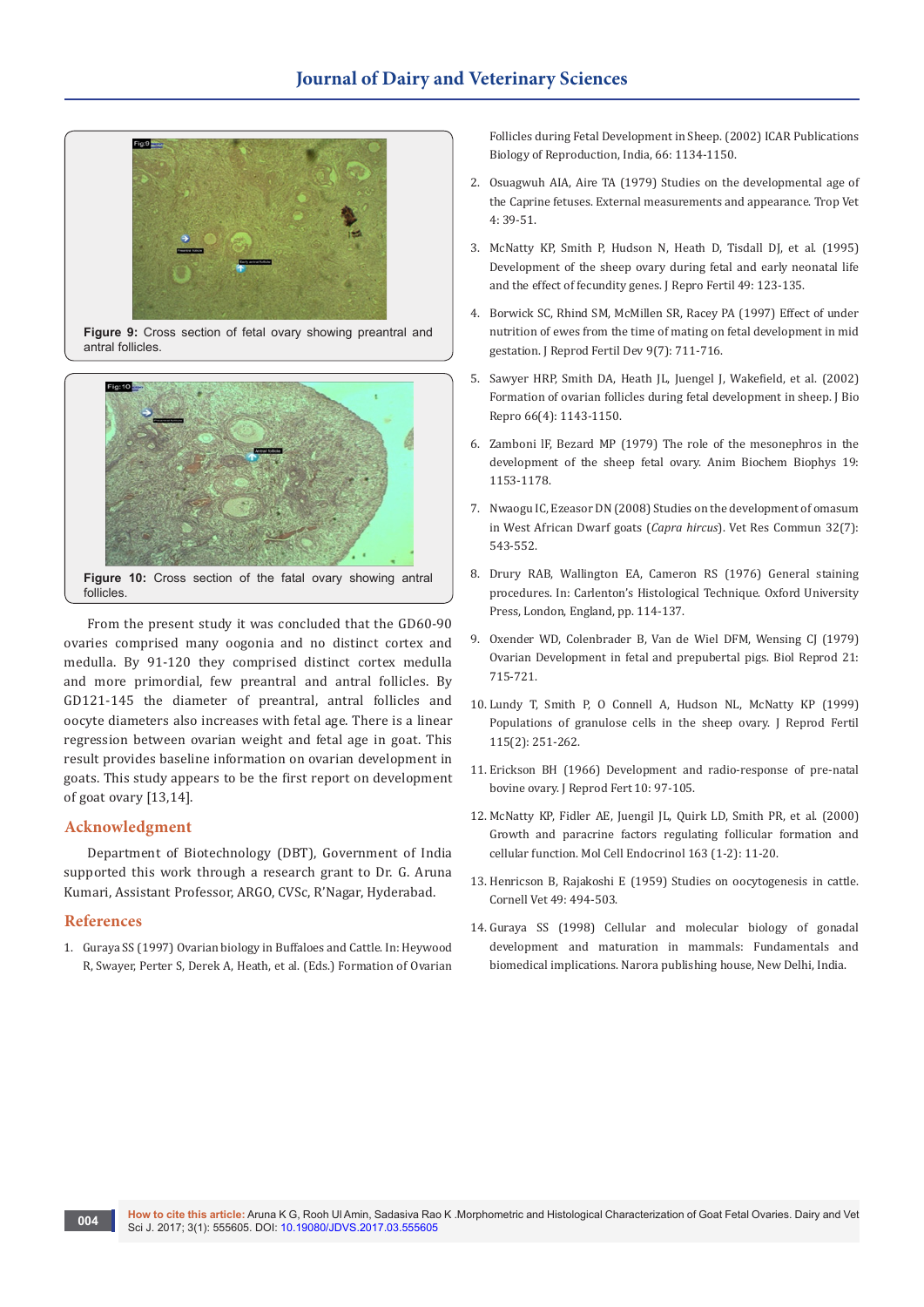

This work is licensed under Creative Commons Attribution 4.0 Licens DOI: [10.19080/JDVS.2017.03.555605](http://dx.doi.org/10.19080/JDVS.2017.03.555605)

# **Your next submission with Juniper Publishers will reach you the below assets**

- Quality Editorial service
- Swift Peer Review
- Reprints availability
- E-prints ServiceManuscript Podcast for convenient understanding
- Global attainment for your research
- Manuscript accessibility in different formats
- **( Pdf, E-pub, Full Text, Audio)**
- Unceasing customer service

 **Track the below URL for one-step submission <https://juniperpublishers.com/online-submission.php>**